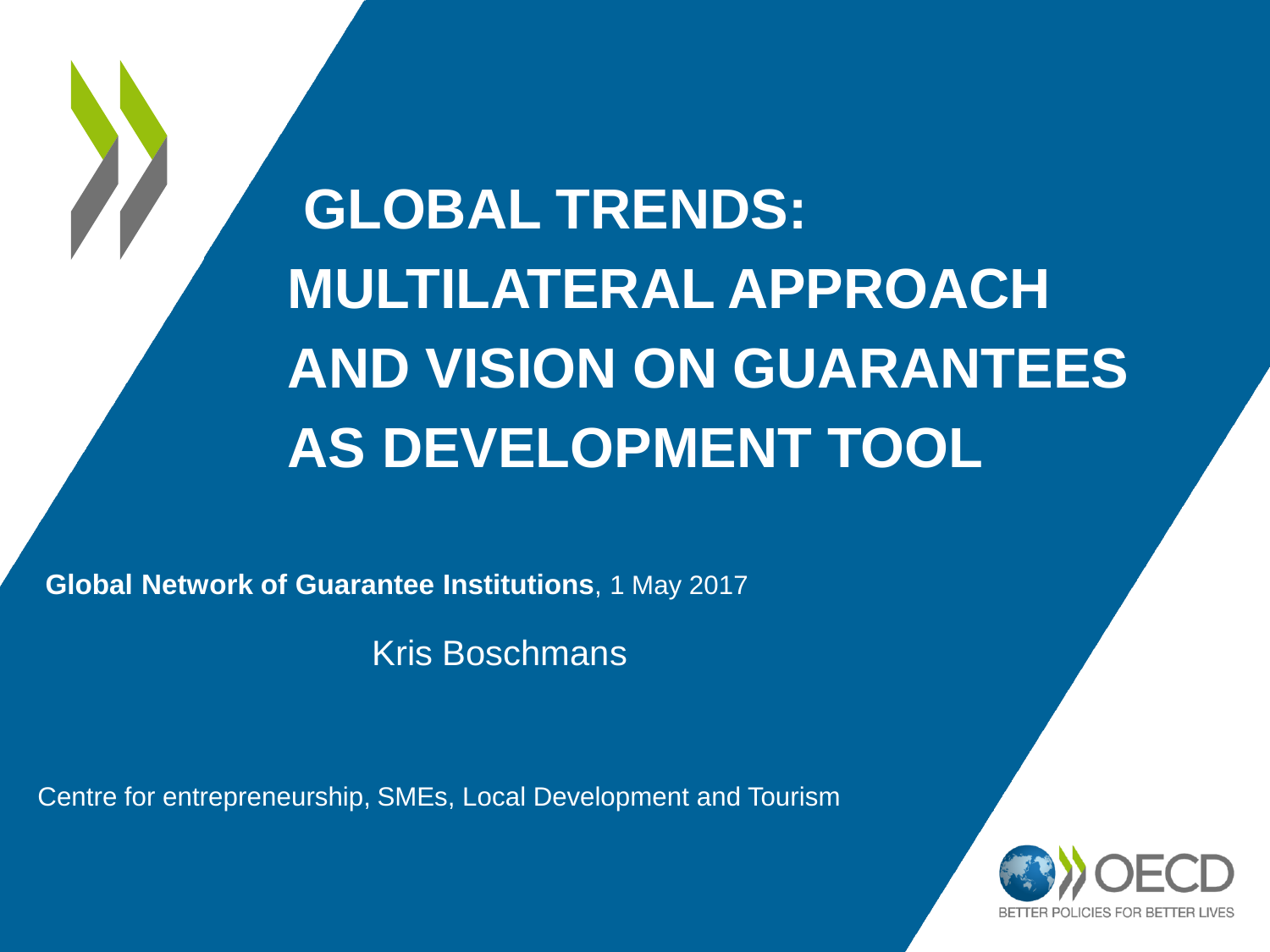

- **Annual**: Scoreboard on SME and entrepreneurship financing
- **2013**: SME and Entrepreneurship Financing: The Role of Credit Guarantee Schemes and Mutual Guarantee Societies in supporting finance for small and mediumsized enterprises
- **2016**: G20/OECD High Level Principles on SME financing
- **Forthcoming**: Evaluating publicly supported credit guarantee programmes for SME (with EC)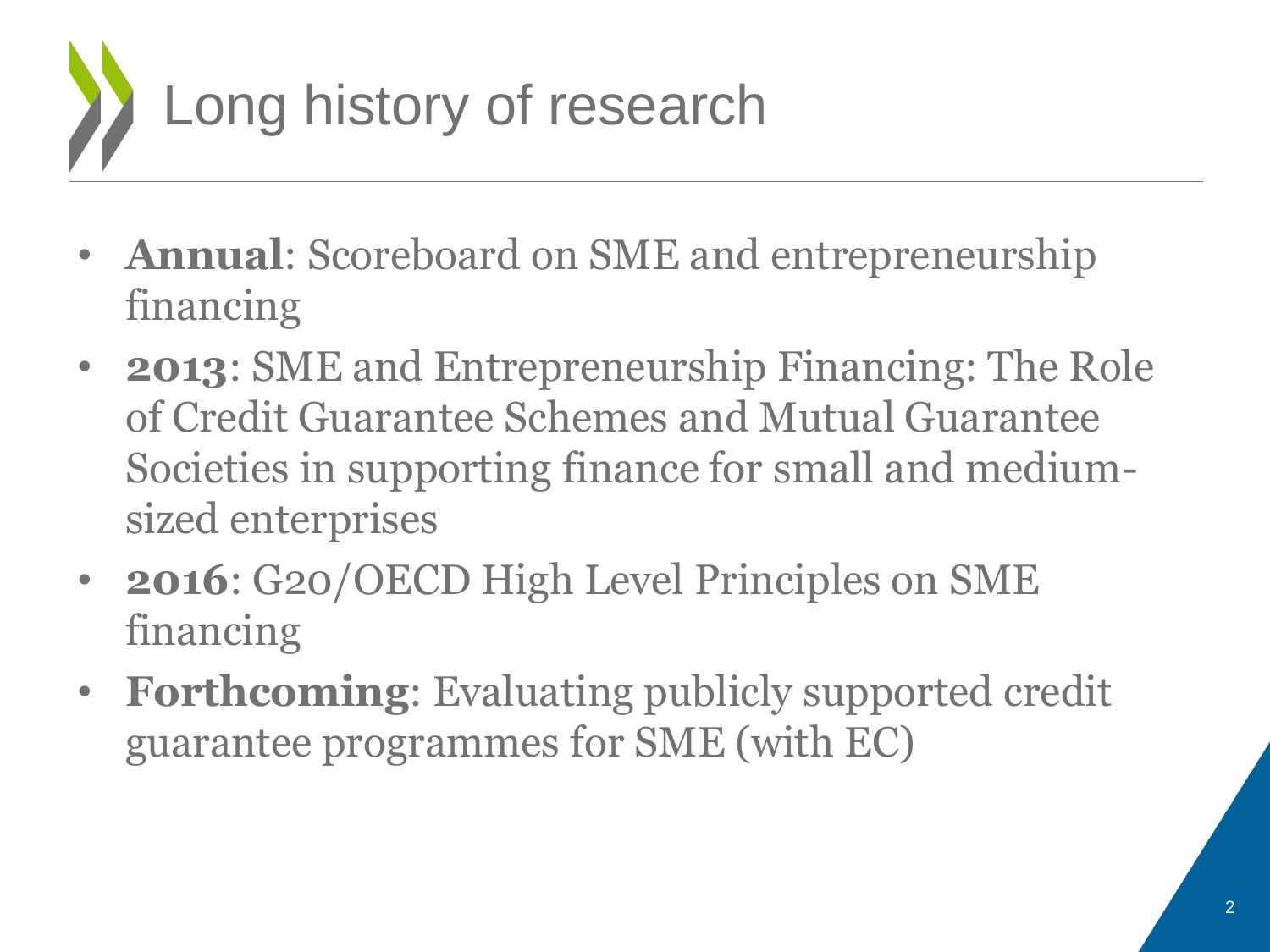

- Credit Guarantee Schemes represent the **most widely adopted instrument** to foster SME access to finance.
- Wide cross-country range of approaches, as well as in take-up
- Have been used as a countercyclical tool
- Evidence that these schemes provide **financial additionality**
	- Raise access and/or lower costs
- Tension between additionality and **sustainability**
- Less clarity about **economic additionality**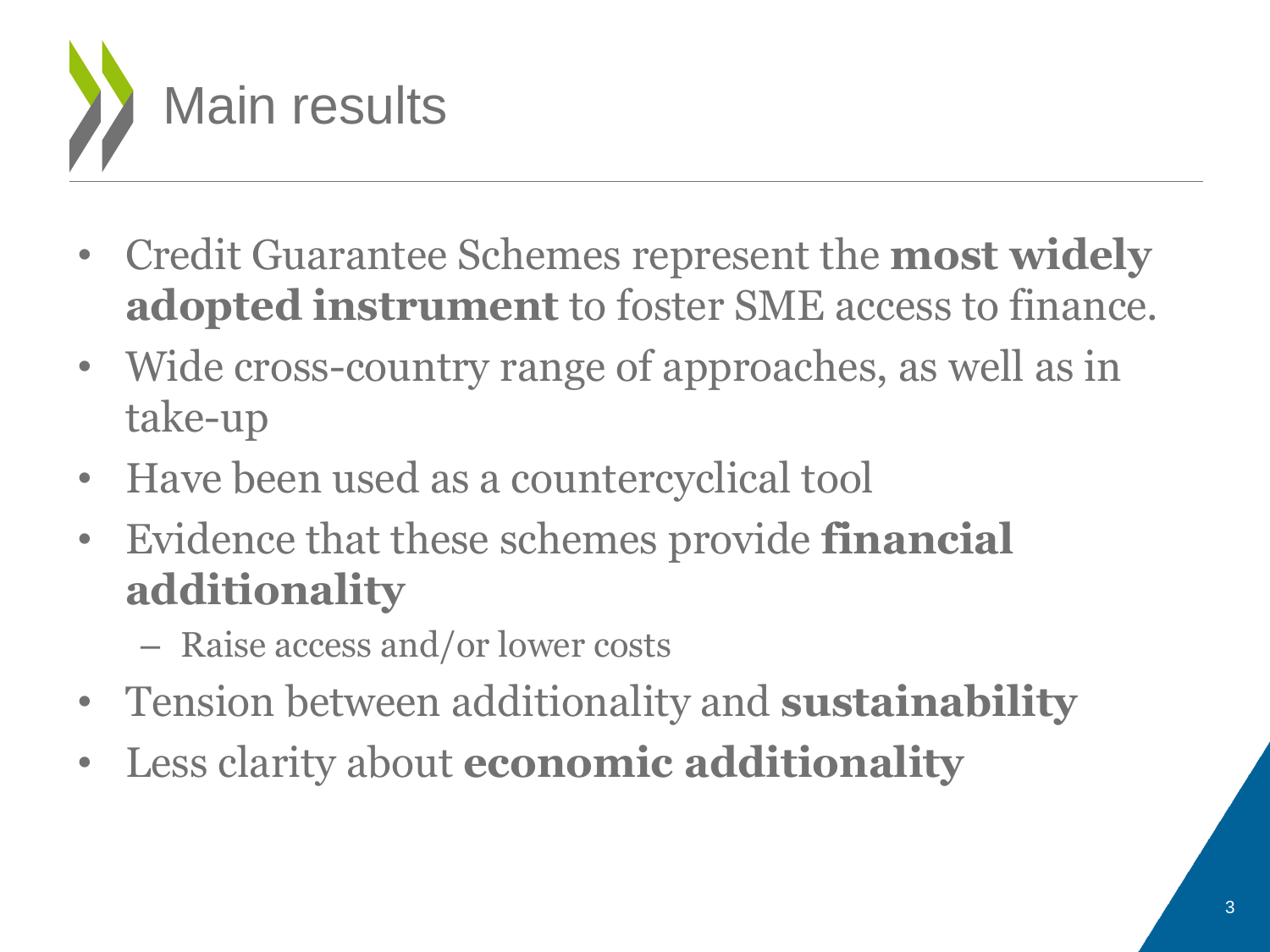

- Design of CGS are continuously being **revised**
	- Often as a result of evaluations
- Complementing CGS with **business development services** shows promise
- Rising possibilities to first receive approval of a guarantee before loans are requested
- Experimentation with **tailored products**
	- For investments in **intangible assets**
	- Specific **innovative products**
	- **Targeting innovative SMEs explicitly**